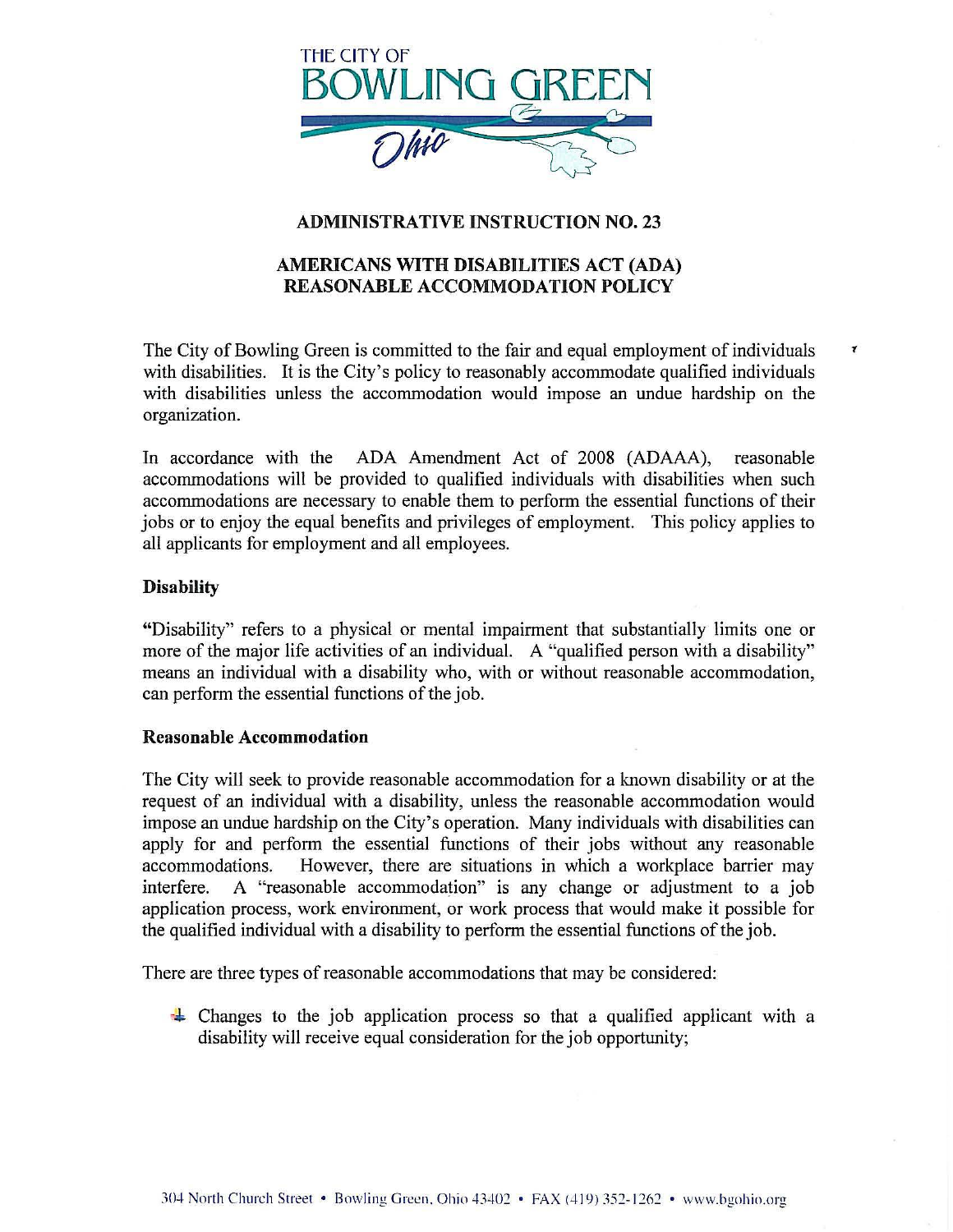- '\* Modifications to the work environment so that the qualified individual with a disability can perform the essential functions of the job; or
- $\ddot{+}$  Adjustments that will allow a qualified individual with a disability to enjoy the same benefits and privileges of employment as other similarly situated employees without disabilities.

 $\pmb{\tau}$ 

## Essential **Job Functions**

For each job classification, the job description will identify the 'job responsibilities" (essential functions), the physical requirements, required skill sets, and working conditions. Job descriptions will be reviewed on a periodic basis by the Personnel Director and the applicable department and division heads to evaluate job responsibilities. If there are questions about the job requirements, they should be directed to your supervisor or department/division head, or Personnel Director.

### **Requesting a Reasonable Accommodation**

An employee with a disability is responsible for requesting an accommodation from the Personnel Director and providing medical documentation regarding the disability when requested.

Once medical documentation is received, the Personnel Director and other applicable managers will work with the employee to identify possible reasonable accommodations and to assess the effectiveness of each in allowing the employee to perform the essential functions (required job responsibilities) of the job.

Based on the interactive process, a reasonable accommodation will be sought that is most appropriate for both the City and the individual employee. While an individual's preference will be considered, the City is free to choose between equally effective accommodations with consideration toward expenses and impact on the rest of the organization.

A request for reasonable accommodation may be denied if it would create an undue hardship for the City. Primary factors to be considered when determining whether an undue hardship exists include the cost of the accommodation, the City's over-all financial resources, the financial resources off the particular facility/division/department/office at which the accommodation is to be made, the number of employees at the facility/division/department/office, the total number of employees of the City, and the type of operation involved.